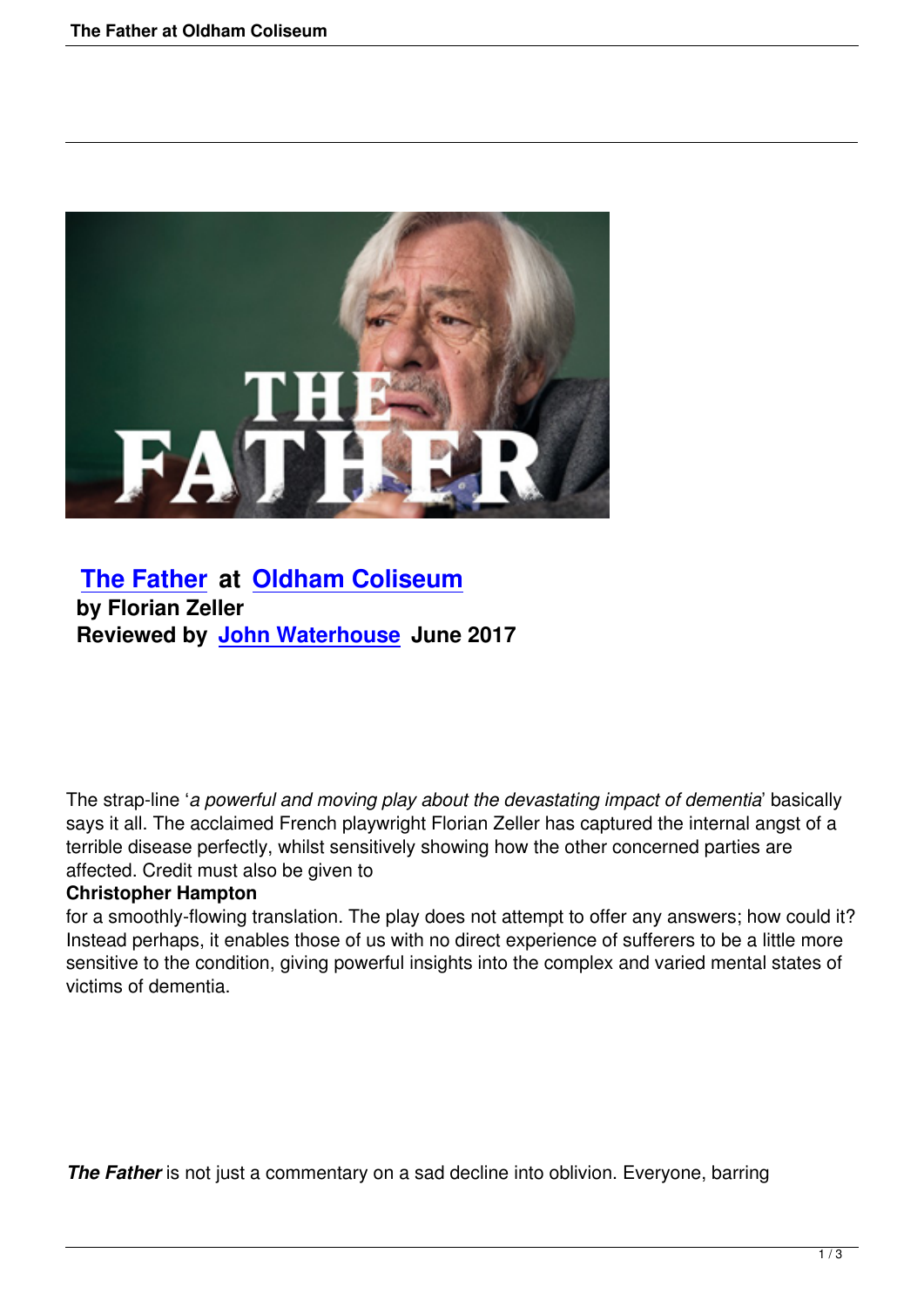misfortune earlier in life, will sooner or later succumb to the inevitable and the play shows a character with a rounded set of human relationships. At times there are elements of genuine humour as we shown that contrary to how he might sometimes appear, Andre is still essentially the person he was. He is even able to effectively mock the way others feel they are trying to kindly humour him, and this helps bring over a strong sense of reality. The difficult decisions and gradual acceptance of the unavoidable are also well handled, particularly by Andre's daughter Anne, sensitively played by **Kerry Peers.** 



**Kenneth Alan Taylor** gives a splendidly solid performance as Andre, the subject of the play, bringing a range of emotions to the part as we are shown how dementia is a lot more than just a progressive loss of memory. Andre struggles to maintain a sense of dignity whilst his imagination creates terrifying realities. Having turned 80 earlier this year, the actor brings enormous empathy to his character and it was quite disarming when he emotionally addressed the audience out of character after the final bow. **Kenneth Alan Taylor**

first came to Oldham as a young actor in 1959 and ran the Coliseum for a time in the early 80's. A role of the magnitude of Andre certainly provided a fitting return for him to the Oldham stage.

The style is not simply straight drama and the audience is kept on their toes as the real and imaginary worlds are sometimes blurred. It is not difficult to see why Zeller sites Harold Pinter as one of his great influences but fortunately, we are not left with some of the incongruities which typify Pinter's work. There is a clear reason for everything depicted in '*The Father*'. The